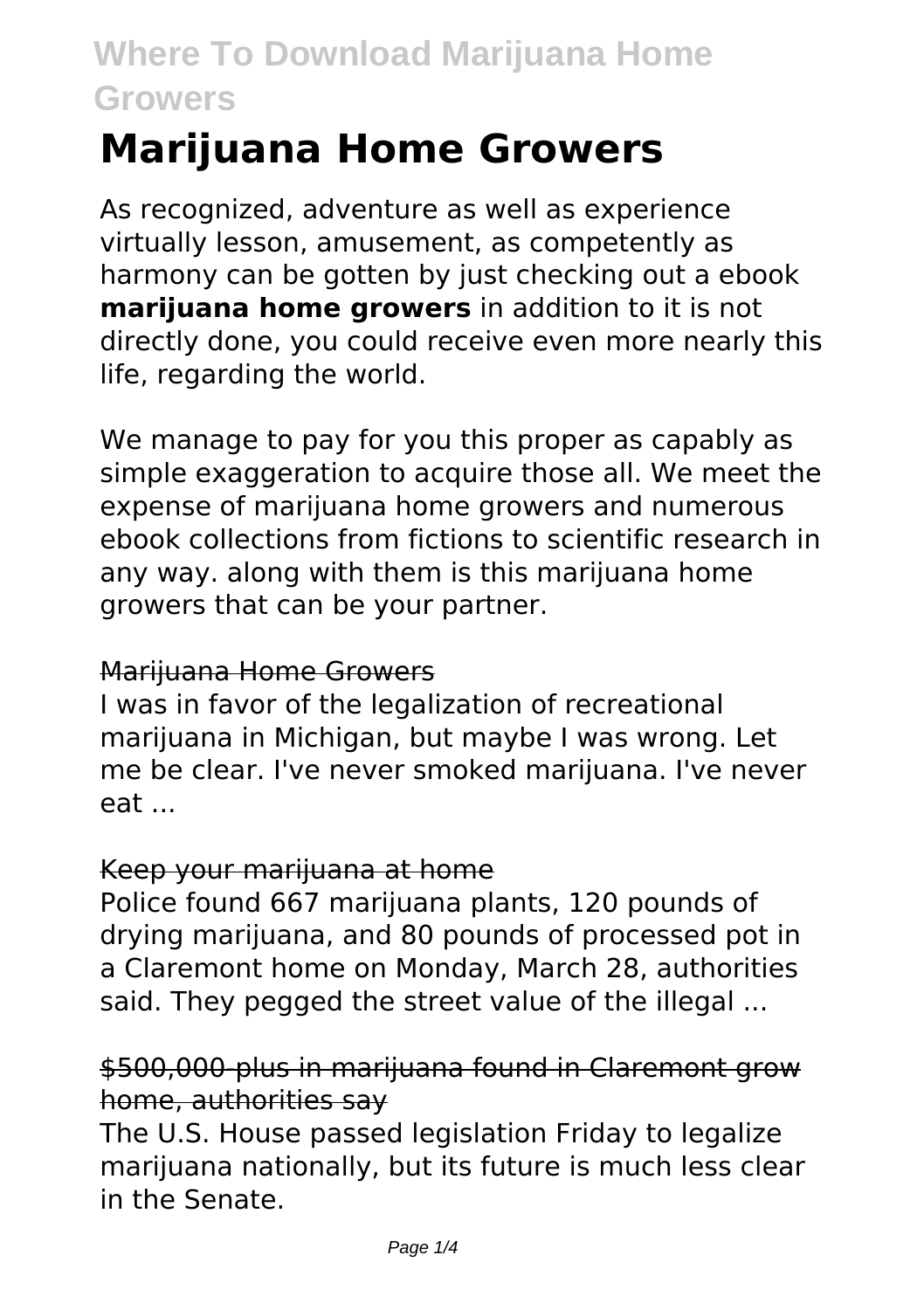#### Marijuana law passed in House

Cannabis stakeholders and legalization advocates say the state-run model would be overly controlling and unworkable.

NH looks to sell pot in state liquor stores, make millions. Marijuana growers fuming.

Claremont police officers served a search warrant in the 100 block of Kirkwood Avenue where they found the illegal marijuana plants growing.

### Police seize over 600 marijuana plants growing in Claremont residence

New Mexico is bringing sales of recreational marijuana to the doorstep of Texas, the largest prohibition state, as the movement toward broad legalization sweeps up even more of the American  $W$ est  $\Delta$ s

New Mexico is bringing sales of recreational marijuana to the doorstep of Texas Two men have been arrested after the Washington County Sheriff's Office (WCSO) and United States Marshals Service discovered multiple marijuana plants growing at a ...

### WCSO: 2 arrested after marijuana grow lab found in Gray

A sophisticated marijuana growing operation was busted in Madison County and charges are pending against the property owners, according to the sheriff's office. Investigators say they executed a ...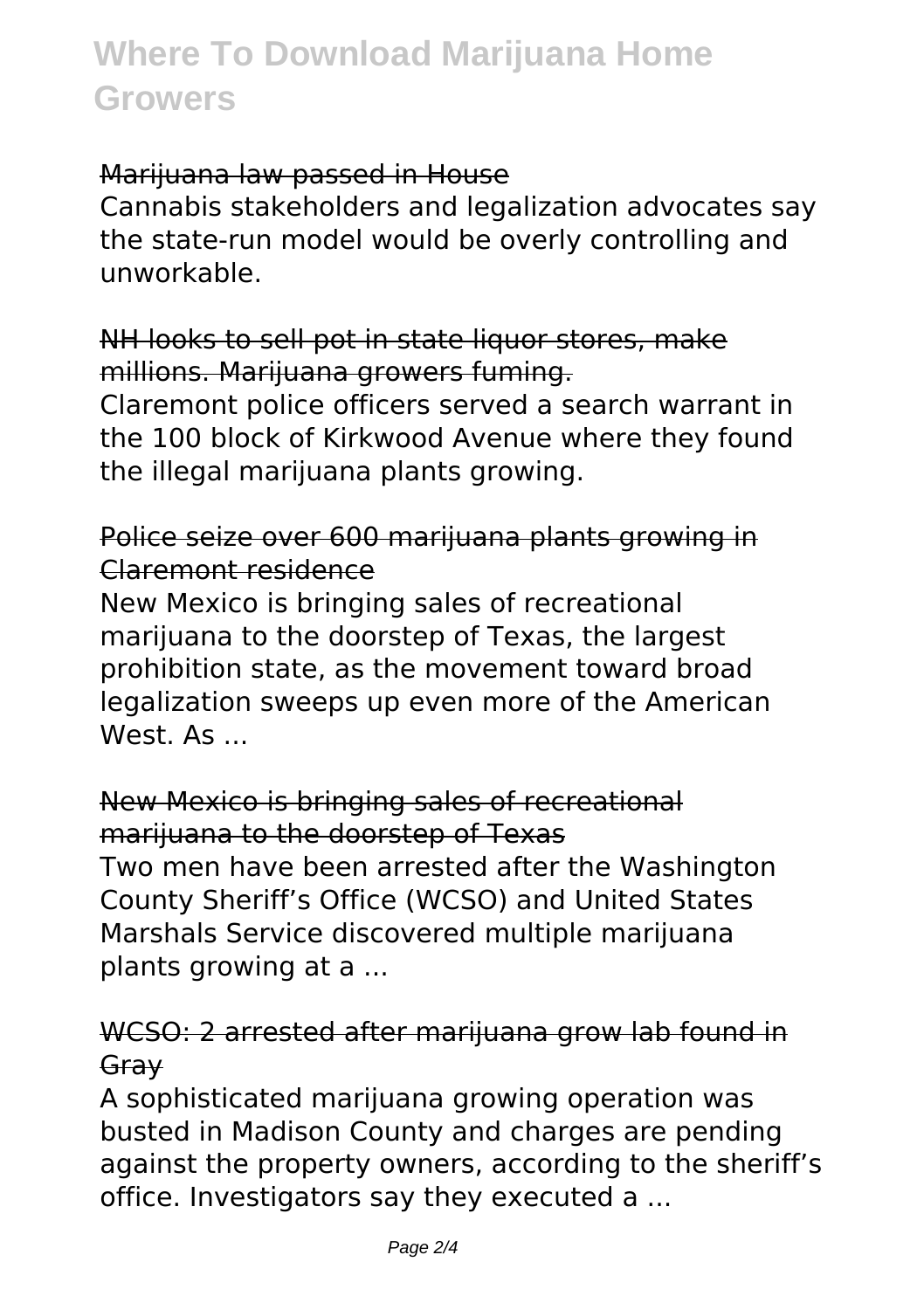### Marijuana growing operation busted in Madison **County**

Christina Slack, a 22-year veteran of the department, has been charged for possession of marijuana and growing or cultivating marijuana.

Veteran IMPD officer charged in connection with marijuana grow

The U.S. House passed legislation Friday to legalize marijuana nationally, but its future is much less clear in the Senate.

U.S. House votes to decriminalize marijuana Four businesses are looking to get the Red Bank borough council's blessing to sell recreational marijuana in the town...

### Red Bank marijuana: These four businesses want to be the first to sell weed in town

Ludlow Police have arrested a for multiple drug and firearm charges. According to the Ludlow Police Department, 54-year-old Carl Bump was arrested Saturday morning. Ludlow Police arrived at Bump's ...

### Ludlow Police arrest man for suspected marijuana grow operation

An Indianapolis police officer is facing charges in connection with a marijuana grow operation, the Indianapolis Metropolitan Police Department announced Wednesday. Christina Slack, a 22-yearveteran ...

IMPD officer charged in marijuana grow operation About 50 people showed up for the first hour of